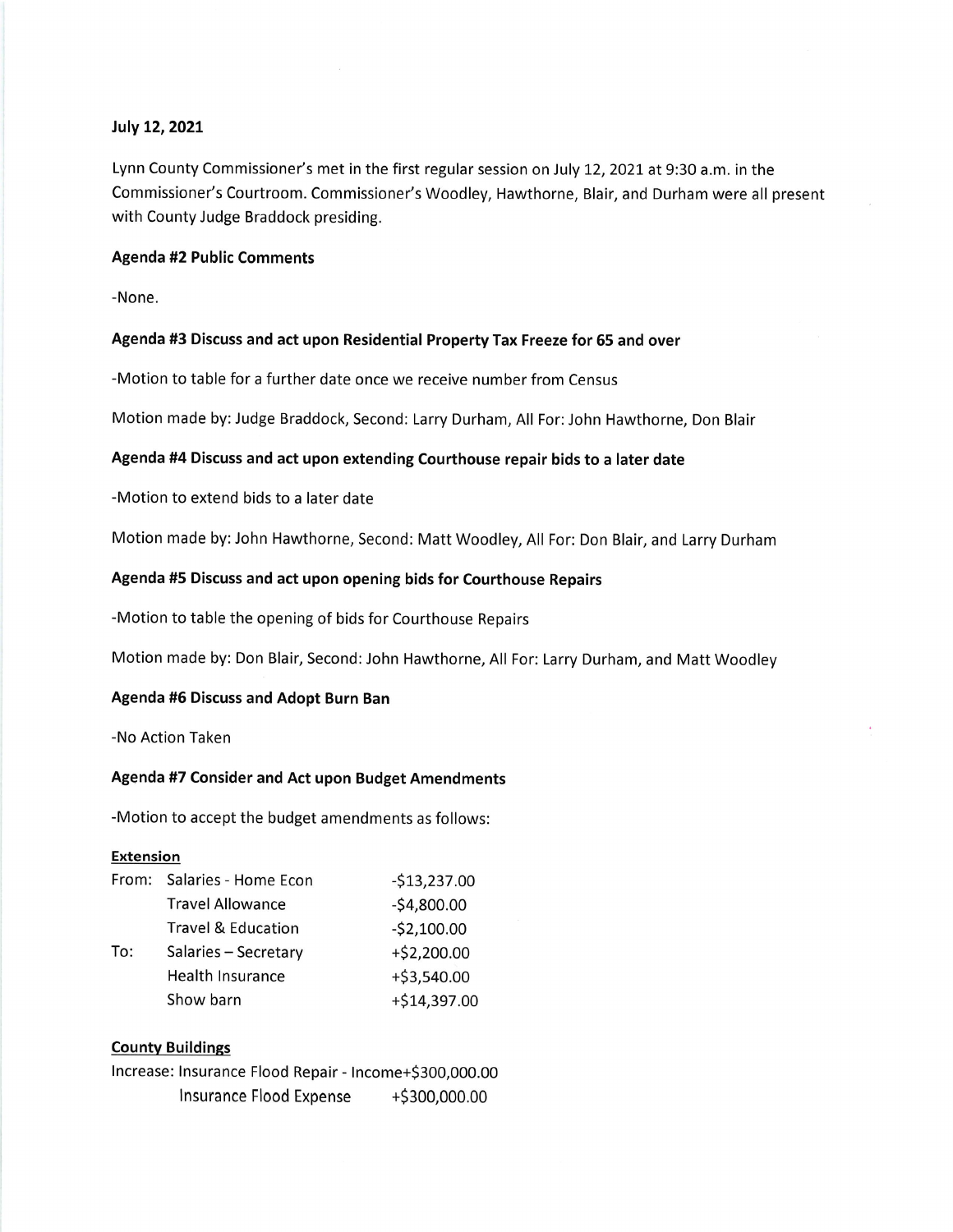| <b>Restoration</b>              |                |  |  |  |  |
|---------------------------------|----------------|--|--|--|--|
| Increase: Grant Revenue Income  | +\$304,000.00  |  |  |  |  |
| Inmate Housing Income           | +\$65,000.00   |  |  |  |  |
| Miscellaneous Expense           | +\$10,000.00   |  |  |  |  |
|                                 |                |  |  |  |  |
| <b>Sheriff's Office</b>         |                |  |  |  |  |
| Increase: SWAT Income           | $+$ \$3,800.00 |  |  |  |  |
| K-9 Income                      | $+$ \$2,200.00 |  |  |  |  |
| <b>Insurance Claims Revenue</b> | +\$2,315.00    |  |  |  |  |
| <b>SWAT Expense</b>             | +\$3,800.00    |  |  |  |  |
| K-9 Expense                     | $+$ \$2,200.00 |  |  |  |  |
| <b>Insurance Claims Expense</b> | $+ $2,315.00$  |  |  |  |  |
|                                 |                |  |  |  |  |
| Other:                          |                |  |  |  |  |
| Increase: Note Interest         | +\$1,500.00    |  |  |  |  |
| Note Principal                  | $+$47,200.00$  |  |  |  |  |
|                                 |                |  |  |  |  |
| <b>Precinct 1</b>               |                |  |  |  |  |
| Increase: Capital Outlay        | $+ $54,100.00$ |  |  |  |  |
| <b>Precinct 2</b>               |                |  |  |  |  |
|                                 |                |  |  |  |  |
| Increase: Capital Outlay        | +\$47,000.00   |  |  |  |  |
| <b>Precinct 4</b>               |                |  |  |  |  |
| Increase: Capital Outlay        | +\$40,000.00   |  |  |  |  |

Motion made by: Don Blair, Second: Larry Durham, All For: Matt Woodley and John Hawthorne

# Agenda #8 Approve County Finance Report

-Motion to approve June Finance Report

Motion made by: John Hawthorne, Second: Matt Woodley, All For: Larry Durham

# Agenda #9 Approve Bonds

-Motion to approve Lessia Clem's Bond Renewal

Motion made by: Larry Durham, Second: John Hawthorne, All For: Don Blair and Matt Woodley

## Agenda #10 Sheriff's Office to give report

-Deputy Hester gave the report on The Sheriff's Office.